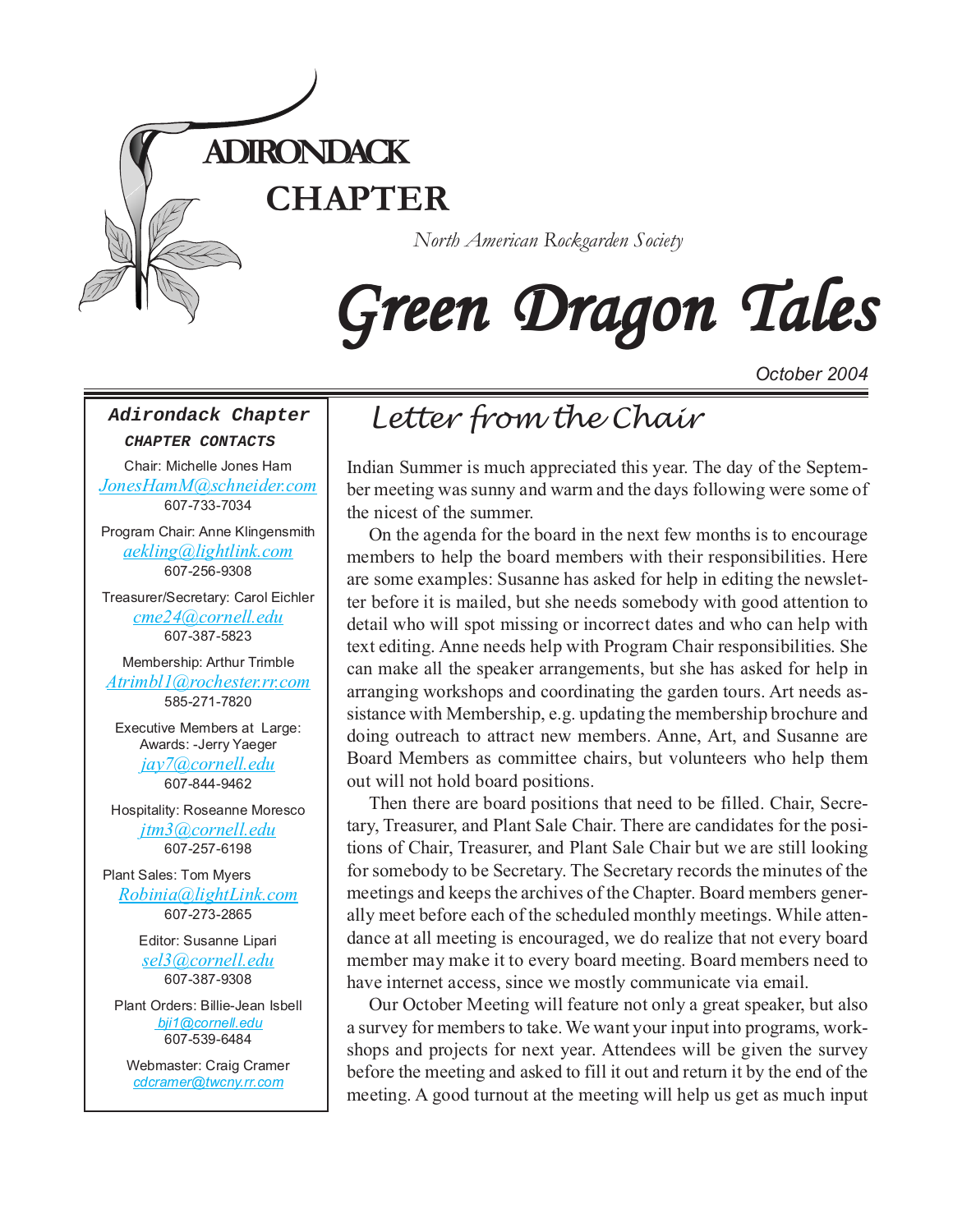as possible. If you are unable to attend the October meeting, but would like to fill out a survey, please let me know and I will send a copy to you either via email or snail mail. This is your opportunity to insure the chapter is providing you with the types of programs and activities you want or would enjoy.

The Chapter Plant Sales are big attractions for new as well as existing members and our biggest fundraisers each year. This year donations and sales were down from previous years. To revitalize our plant sales, we are going to be doing more outreach and soliciting from members and local businesses for the sales. If you have plants that you would like to donate, but need some help digging and potting up, the chapter will offer to send members to assist. We will be doing more publicity for the sales and will be working on ways to display the plants more attractively at the May Sale to increase sales. As you work in your gardens through the fall, please begin to think of what you might be able to dig up, divide, and donate to our Chapter Sales. You could even do the dividing this fall so that next spring, before the sale, you just need to lift and pot up the plants and not have them just recovering from being divided when you want them to look their best. If you are donating an uncommon variety, please try to take a picture of it when it is in bloom and bring the picture to the sale with the plants.

So what is this message saying to you? We need you to participate! Volunteer to help – as a board member or a volunteer. We need your generous plant donations so we have the funds to keep chapter programs at their usual high quality. If you can't donate plants, come and buy plants and bring along friends to buy plants and/or to join the Chapter. Together, we all make this an interactive, growing group of gardeners that strives to increase the knowledge of our members.

See you in October. *Michelle*





The speaker for the Adirondack Chapter's October meeting will be Al Pfeiffer, the proprietor of Oriental Garden Supply in Rochester NY. His talk "Woody Plants for the Rock Garden" will focus mainly on conifers but will include other things as well. His nursery, which some of us visited on the nursery/garden tour in 2003, sells a huge selection of bamboo, conifers, Japanes maples, and other unusual woody plant material. He will bring plants to show and sell.

The meeting is at the usual time and place, **October 16th**, Whetzel Room. Brown bag lunch at noon followed by the talk at 1 pm.

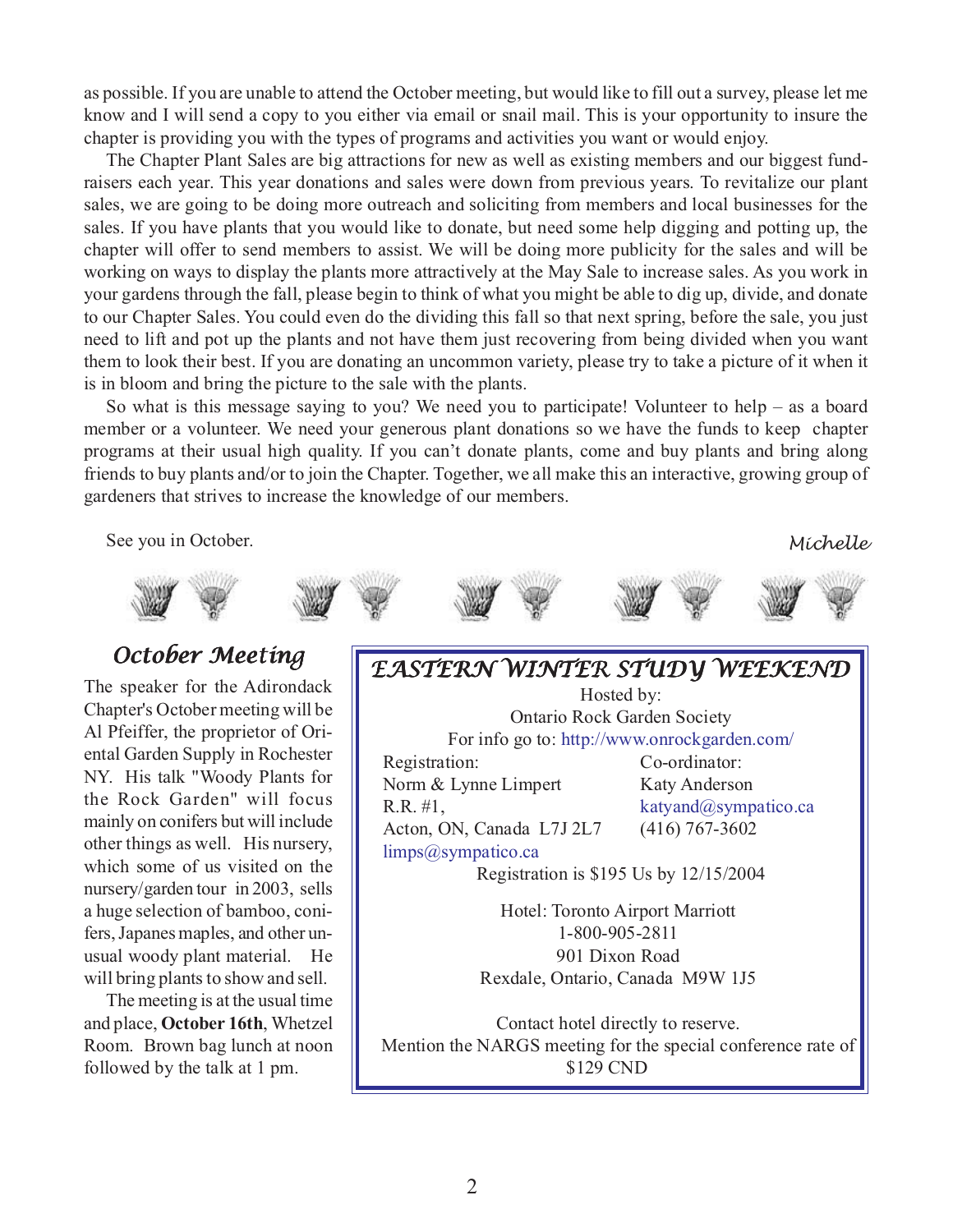### **Grand Re-Opening of Benenson Ornamental Conifers Set for Weekend of October 30, 2004**

#### **Largest Landscape Renovation in a Decade to Open amid Fall Festivities**

The New York Botanical Garden's Benenson Ornamental Conifers, known until recently as the Ornamental Conifer Collection, include many of the most interesting and exotic specimens of conifers in the country. They are located on 15 picturesque acres near the Peggy Rockefeller Rose Garden in the southernmost section of the Garden and will re-open to the public on Saturday, October 30, amid a gala weekend of festivities.

In its largest landscape restoration project in more than a decade, the Garden has undertaken extensive refurbishing to add new trees, improve the health of existing specimens, and enrich the visitor's experience. According to Dr. Kim Tripp, Senior Vice President for Horticulture and Living Collections, "The Benenson Ornamental Conifers are unique; they include rare mature trees and equally rare cultivars of conifers from Europe that are no longer available in the trade. Dwarf and specialty conifers are excellent garden plants that provide yearround beauty and color, and are resilient in today's small urban gardens and spaces. They have been used by people around the world to grace gardens with striking texture, winter interest, evergreen character, and exquisite form"

The public opening will coincide with the fall Members Open House. An official presentation will be made mid-afternoon Saturday and curators will lead hourly tours to introduce the public to this unique collection of rare trees. Home gardening demonstrations, a book signing, a bird walk, and other events will complement the program. At the Garden's Rondina and LoFaro Gallery, a new exhibition opens this weekend in celebration of the restoration and reopening of the Benenson Ornamental Conifers. *Cultured Conifers: Selections of Rare Works from the LuEsther T. Mertz Library* will display botanical prints and books that illustrate the rich variety of conifers and their many uses.

After the public opening, the restored Benenson Ornamental Conifers will continue to offer a new highlight on the Garden's tram tour. It will also offer a brandnew scenic and educational walk for visitors, with rustic viewing pavilions overlooking the rolling landscape and a rich panorama of conifers in all shapes and sizes.

#### **New Trees, Irrigation System, and Stone Pavilions**

For the past three years, the Garden's Director of Living Collections and Senior Curator of Trees and Shrubs, Todd Forrest, has scoured nurseries, research fields, and plant collections from Connecticut to Oregon, searching for rare and beautiful specimens for the collection. Forrest's goal is to display as wide a range of cultivated conifers as possible: everything from the monkey puzzle tree and weeping giant sequoia to classic cultivated forms such as Silver Curls fir and Blue Star juniper. Approximately 250 new conifers have been added, including as-yet-unnamed dwarf white pines from the research nursery of legendary plantsman Sidney Waxman, professor emeritus at the University of Connecticut.

Another major undertaking involved bolstering the health of existing trees through systematic mulching, fertilizing, and remedial pruning to improve growing conditions and reinvigorate older plants. In addition, dense plantings were added to screen and absorb outside noise and the dramatic rock outcroppings in the landscape were cleared. Additional massive boulders have been positioned to create new beds for the display of dwarf conifers. A stone and wood pavilion, perched atop an impressive rock outcrop, gives a dramatic new view over mature and newly planted conifers. Interpretative signs describing the history of the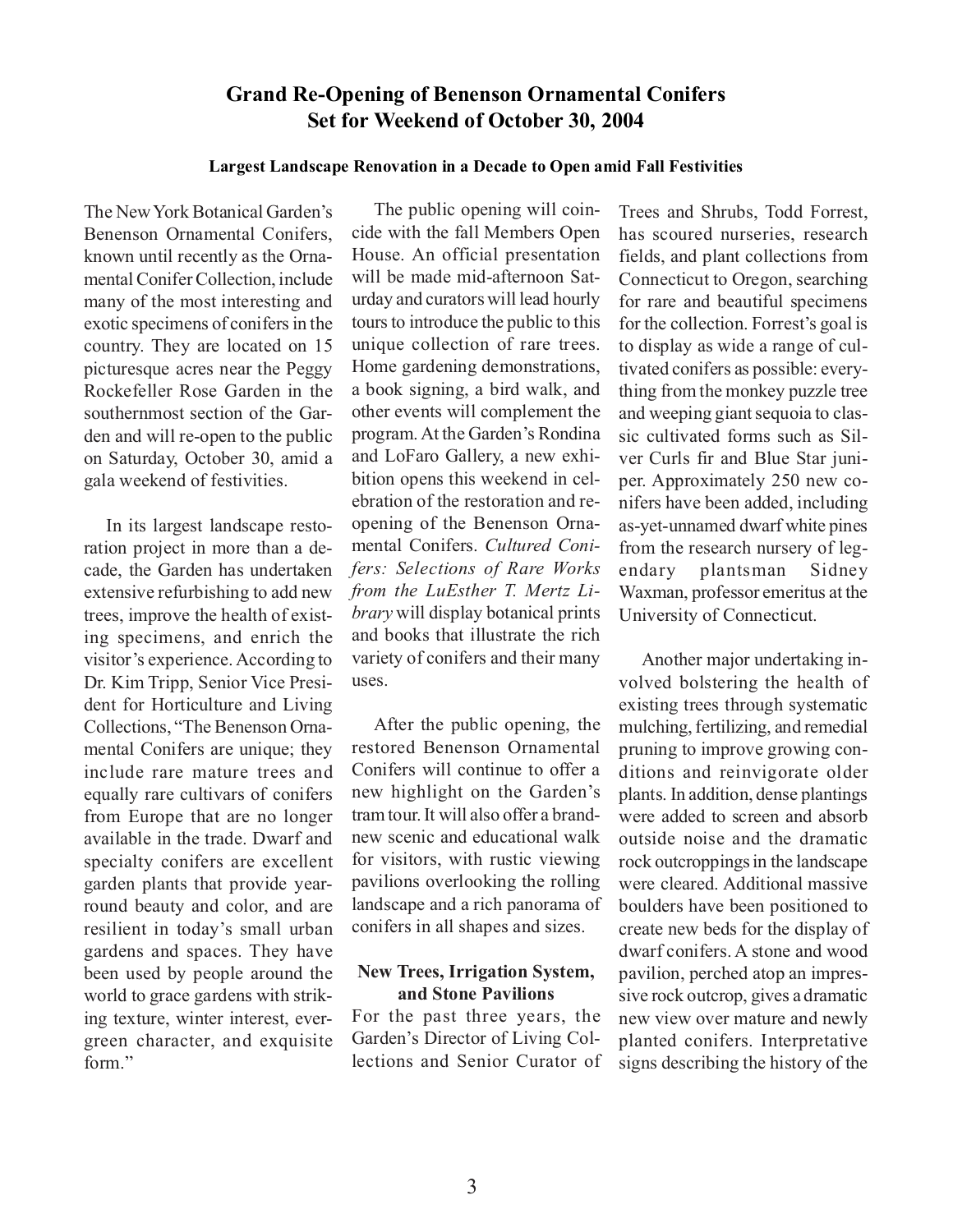collection and its exciting additions have been added, and new tram and pedestrian paths installed to improve access.

The natural beauty of the area is enhanced by new bluestone paving inside the gateway plaza and pavilions. Illumination of the collection's entrance and plaza enables this area to be used for special events at night. Finally, to facilitate the future care of the collection, a new irrigation system was introduced, drainage systems upgraded, and additional power sources installed.

#### **Trees Both Ancient and Current**

Conifers are an ancient group of plants that evolved over the last 300 million years into more than 600 different species. Many are treasured as ornamentals around the world. In 35 years of world travel, a famous collector, Colonel Robert H. Montgomery, amassed a spectacular collection of indigenous and exotic conifers for his estate in Cos Cob, Connecticut. He began donating specimens to The New York Botanical Garden in the '30's and '40's, including many rare varieties that are irreplaceable today. This is the only known comprehensive set of dwarf and specialty conifers from R. H. Montgomery.

About 50 years ago, renowned landscape architect Marian Cruger Coffin, who designed the Winterthur Museum grounds in Delaware, was retained to arrange the conifers artfully in the Garden. The collection was dedicated on

May 26, 1949, with the planting of a dwarf Colorado spruce donated to the Garden by Colonel Montgomery and named for him (*Picea pungens* 'R.H. Montgomery'). It still stands today.

The Benenson Ornamental Conifers consist of approximately 440 conifers, including 70 donated by Montgomery. They complement the pine, fir, and spruce collections in the Ross Conifer Arboretum near the Enid A. Haupt Conservatory. Benenson Ornamental Conifer specimens range in size from 5 to 85 feet tall. Highlights include an 'R. H. Montgomery' dwarf blue spruce that is nearly 100 years old and the parent of all such plants that are now in the nursery trade; a group of prehistoric dawn redwoods from China, a species thought to be extinct until they were re-discovered in a remote Chinese valley in the 1940's; and a rare reproducing pair of Japanese torreya, which are highly endangered in the wild. Echoing the 1949 dedication, the opening ceremony launching the restoration of the collection in 2001 was also marked by the planting of a blue conifer, a blue Arizona cypress (*Cupressus glabra* 'Blue Ice').

The restoration of the Benenson Ornamental Conifers is itself unique among the great botanical garden collections in the United States. Patrick Chassé of Landscape Design Associates, Bar Harbor, Maine, researched the historic design and architectural elements. The landscape architects were Shavaun Towers and Joe

Payne of Towers/Golde, New Haven, Connecticut, and the civil engineer Frank Vultaggio of Wohl & O'Mara, Staten Island, New York. Yonkers Contracting Company, Inc., provided boulders used in the creation of the new dwarf conifer beds.

The New York Botanical Garden is a museum of plants located at Bronx River Parkway (Exit 7W) and Fordham Road in the Bronx. The Garden is open year-round, Tuesday through Sunday and on Monday holidays, from 10 a.m.– 6 p.m. April through October, and 10 a.m.–5 p.m. November through March. The best way to enjoy the Garden is with the *Garden Passport* that includes grounds admission, the Conservatory, Rock Garden, Native Plant Garden, Tram Tour, and Everett Children's Adventure Garden, and costs \$13 for adults, \$11 for students and seniors, \$5 for children 2–12. Grounds admission is free all day Wednesdays and on Saturdays from 10 a.m. to 12 p.m. For information call 718. 817. 8700 or visit our Web site at www.nybg.org.

**Contact:** Melinda Manning or Maria Izquierdo 718-817-8616

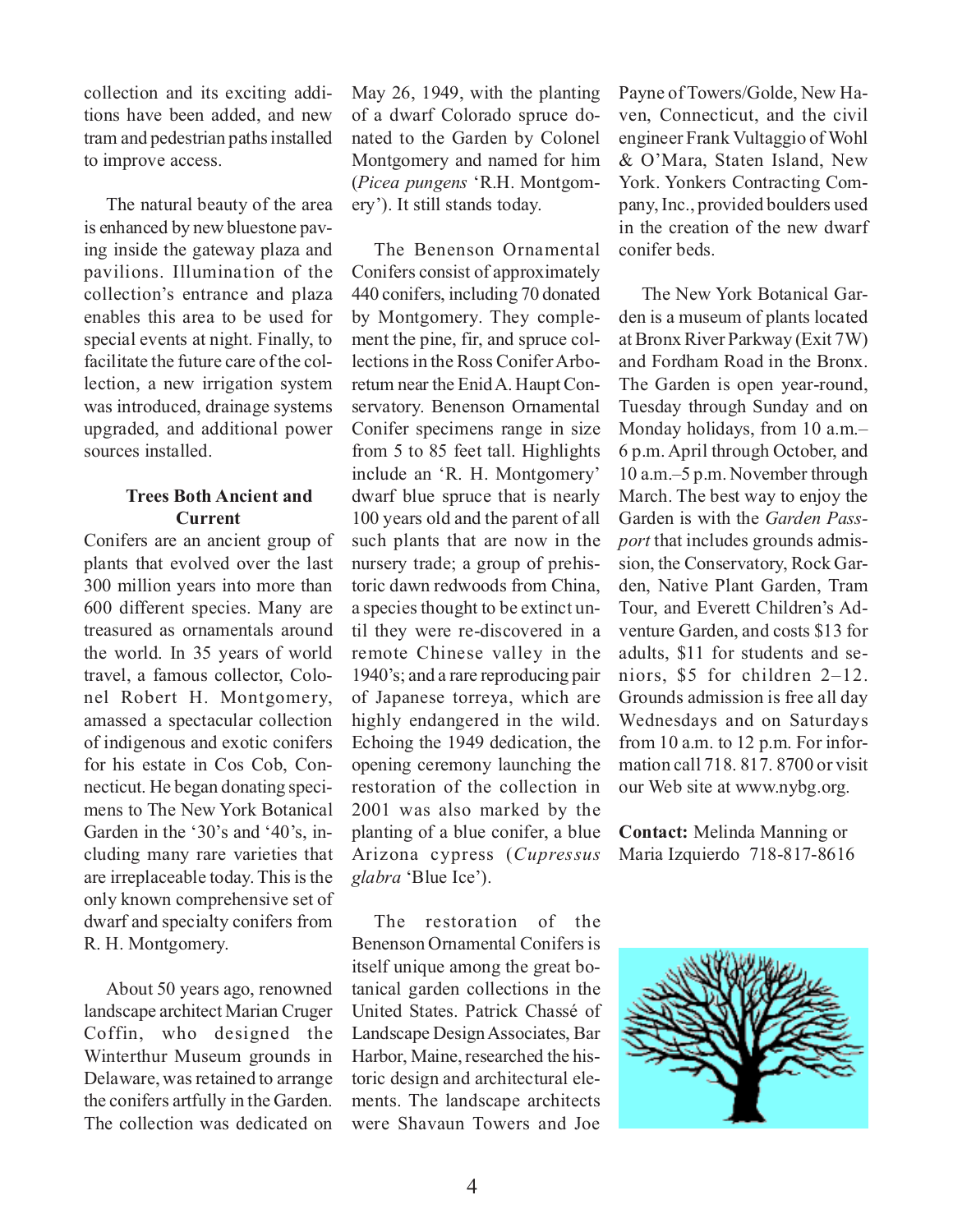# *Wild Orchids Will Grow in Your Garden! Wild Orchids Will Grow Your Garden!*

*Reprinted from The Wild Orchid catalog*

When most outdoor gardeners hear "orchid," they automatically think of the tropical species, which

manner. Sand and/or Perlite are the key ingredients to achieving good drainage. Soil moisture require-

require a greenhouse or indoor growing. But, there is a whole class of orchids known as "hardy ter-

restrial orchids." These perennials i.e. rainwater. actually survive and thrive in soil and in temperate to more frigid climates. Some of them actually re-

quire temperatures at or below freezing for several months each year to maintain proper

growth, much like tulips or daffodils. This is not to say that terrestrial orchids can be planted anywhere and expected to grow! To be successful, it is absolutely necessary to plan ahead and prepare a site to meet the special requirements for the species to flourish.

Generally speaking, the most important requirement is good soil drainage, which in most cases requires excavation and the addition of premixed soil in a raised bed

5

dition of peat increases the moisture holding capacity, which is necessary for most species. All orchids grow better with low mineral and well-aerated water,

ments vary among species, and the ad-

Orchids have very low nutrient requirements, and do not tolerate

> high nutrient fertilizers. The addition of a good leaf or bark compost to the soil mix is sufficient to supply necessary nutrients. The use of reduced strength fertilizers is sometimes necessary, but only at about 20-25% of the rate recommended for most flowering plants.

Editor's note:

The Wild Orchid Company <www.WildOrchidCompany.com> 215-297-5403 ships in late fall (November to mid-December) and spring (March to mid-April).

*Bill Mathis*

## *Hooray for a Successful Hooray for a Successful August Plant Sale! August Plant Sale!*

When only 20 members signed in for our meeting on August  $21^{st}$ , I was worried about the success of this sale (as perhaps only a treasurer focusing on finances would). Important it is, because this sale is the second largest of our year and one of three we hold annually. We count on these funds – and the generous contributions of our members – to cover our expenses, the largest being to bring outside speakers, often of national repute for their plant expertise, to our meetings. I might add that this is, in my judgment, our best sale of the year for several reasons. It is more focused on mature plants and proven performers, often not easily found in the trade, and at bargain prices. Members often share their rare treasures which makes this a much-anticipated and special event.

I'm happy to report my financial worries were unfounded. Contributions, while perhaps not as numerous as past years, were unparalleled in quality. The silent bidding table saw lots of activity, some big spenders, and some incredible bargains. Plant enthusiasts that we all seem to be, we bought away and raised \$722 in about an hour of swift and active (and democratic) selling. I think it's fair to say everyone went home happy about the day's proceedings.

A big thank you to all contributors, buyers, and helpers (setting up, cleaning up, etc.) for another successful sale. Happy growing!